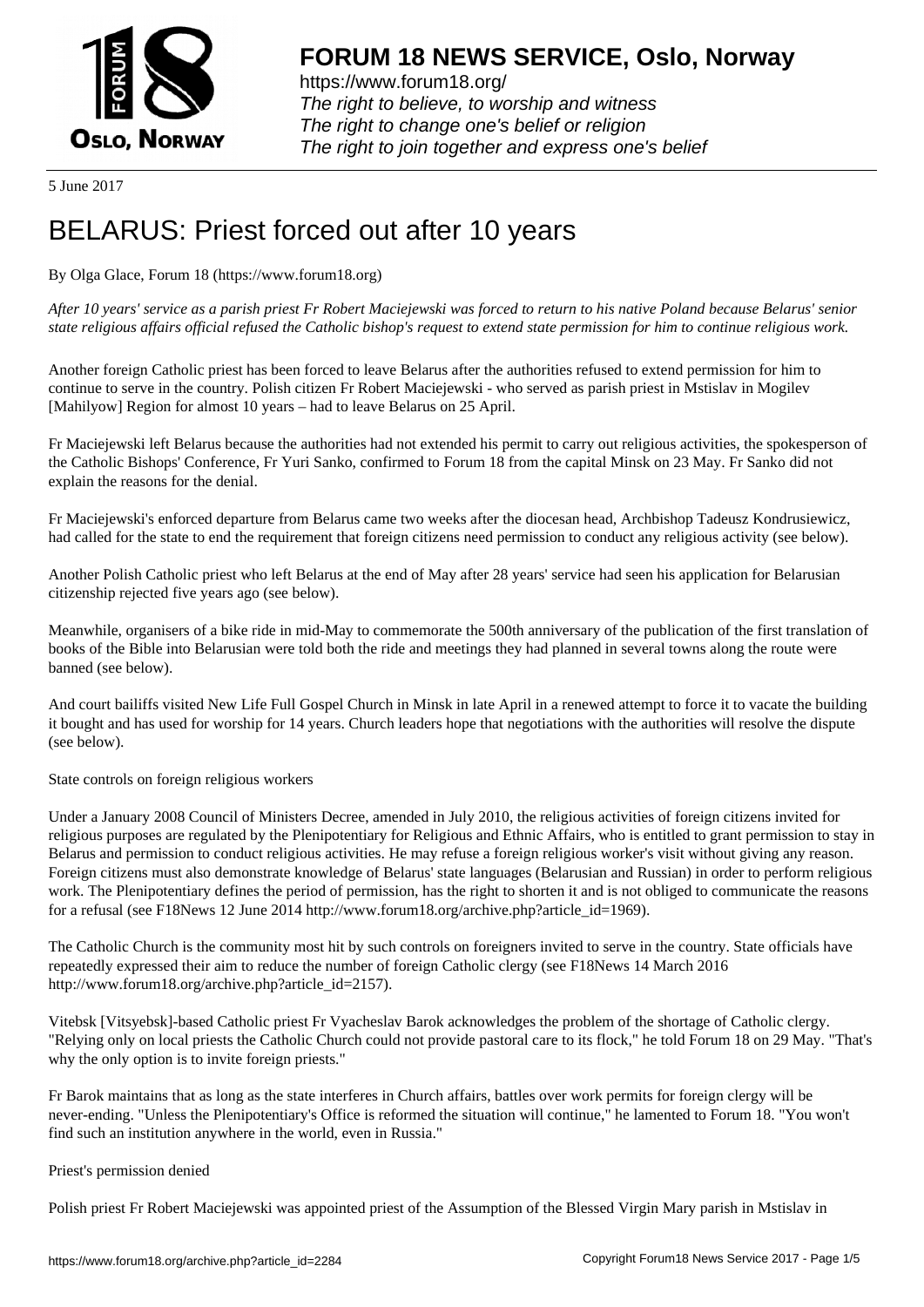Catholic community in the nearby town of Gorky.

Fr Maciejewski has been replaced by Fr Pavel Adamovich, priest of the Immaculate Conception of the Virgin Mary parish in Krichev [Krychaw], 40 kms (25 miles) south of Mstislav. Fr Sanko told Forum 18 that this is a temporary appointment. He could not say when a permanent priest for Mstislav parish will be appointed and whether it will be a local or a Polish priest.

Fr Sanko praised the work of Fr Maciejewski, pointing out that the parish is small in number and the church needs serious restoration. "He did as much as he could, but what's more important he was restoring the spiritual community," he told Forum 18.

Asked why Fr Maciejewski's extension of state permission to serve in Belarus had been denied, the head of the Religious Affairs Department of the Plenipotentiary's Office Andrei Aryayev explained to Forum 18 from Minsk on 23 May that according to the Law the Plenipotentiary has the right not to give the reasons for a denial.

Aryayev absolutely refused to discuss how the Plenipotentiary's Office decides whether to accept or reject a request to extend the permission for a foreign citizen to conduct religious activity. But he confirmed that the Plenipotentiary Leonid Gulyako takes such decisions personally.

Foreign Catholic clergy and nuns often denied permission

The authorities frequently refuse to allow foreign Catholic priests to continue to serve in Belarus, often after many years' service in the country.

Vitebsk-based priest Fr Barok complains that though the Plenipotentiary's Office is supposed to give permission to carry out religious activities for a year, if it does grant permission it usually does so for only three to six months. This forces a diocese to re-apply after the permission expires.

"The Constitution guarantees us our religious rights but the state constantly interferes in the Church's affairs," Fr Barok complained to Forum 18. "The Plenipotentiary decides who will serve and where."

Fr Maciejewski's predecessor, fellow Polish citizen Fr Karol Tomecki, had similarly been denied permission to continue his religious work in 2008 after 12 years serving as priest in Mstislav.

Fr Tomecki had begun restoration of the church building and initiated the first Knights' Festival in Mstislav in 2008. As part of the Festival a liturgical tradition of the Middle Ages in Latin was reproduced. "The town's authorities decided that all this was ideologically too dangerous, but economically very attractive," Fr Tomecki complained to EuroBelarus Information Service on 10 August 2012. "I am not afraid to say that they raided us."

In May 2016 Plenipotentiary Gulyako refused to extend permission for religious activities in Belarus for Fr Andrzej Stopyra in Biarozauka (Grodno [Hrodna] Diocese). He also denied state permission to Fr James Manjackal from India for a religious visit to Belarus (see F18News 30 June 2016 http://www.forum18.org/archive.php?article\_id=2194).

In July 2016 Gulyako refused to grant permission for Fr Roman Schulz, who serves in Mogilev, Fr Lech Bochenek in Ivanets and Fr Jerzy Kotowski in Kolodishchi to continue religious service. He overturned this refusal only after Archbishop Kondrusiewicz issued a public complaint, allowing the three priests to remain until July 2017. In November 2016 Gulyako also refused to allow a Catholic priest from Russia Fr Klemens Werth to serve in Belarus at the invitation of Vitebsk Bishop Oleg Butkevich (see F18News 7 December 2016 http://www.forum18.org/archive.php?article\_id=2237).

Vitebsk Diocese has again prepared documents to submit to the Plenipotentiary's Office for permission for Fr Werth to conduct religious service. "We rely on the wisdom of the authorities," Fr Barok told Forum 18. "Every sense of priesthood is lost if a priest does not undertake pastoral care."

Catholic spokesperson Fr Sanko confirmed to Forum 18 that he is not aware of any other recent denials of permission to either clergy or nuns.

## Citizenship refused

On 28 May another Polish citizen Fr Slawomir Laskowski held his last mass in the parish of the Nativity of the Most Holy Mother of God in Gomel after 28 years' service. He returned to Poland to serve as a parish priest in Lublin Diocese. Fr Laskowski "left Belarus of his own will but the question over his replacement is still open", the spokesperson of the Pinsk Diocese Fr Andrei Rylko confirmed to Forum 18 on 2 June.

Five years ago – after he had lived and served in Belarus for more than 20 years - Fr Laskowski applied for Belarusian citizenship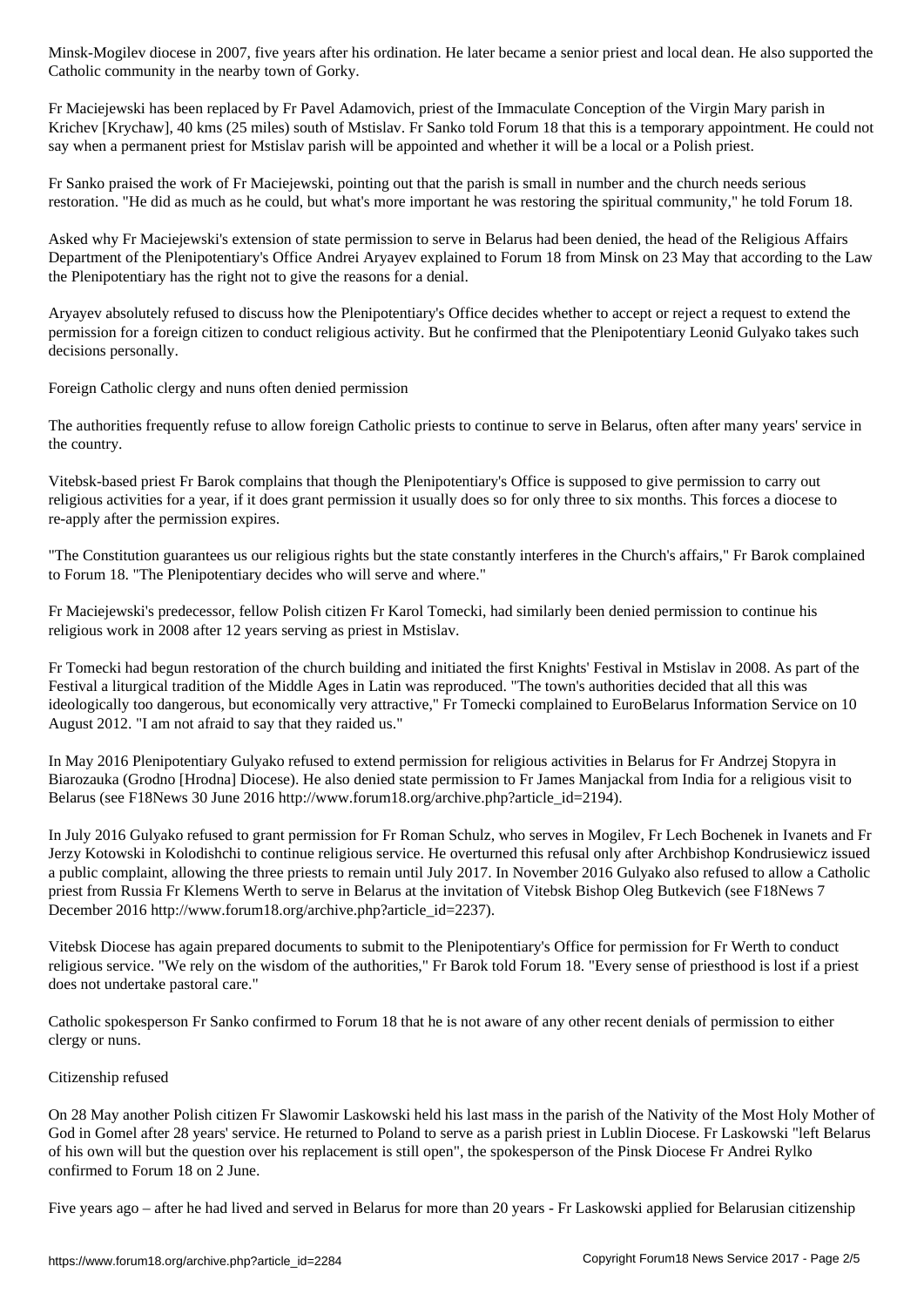the traditions, people and language are willing to serve in Belarus and seek citizenship, but get a denial," Fr Barok complained. "They are treated like people of lesser value."

### Call for end to state permission for foreigners

Archbishop Kondrusiewicz of Minsk and Mogilev criticised the ban on foreign citizens conducting religious services without obligatory state permission. "I don't know any country which has this," Christian news agency Krynica.info quoted the Archbishop as telling an 11 April press conference in Minsk. "The Law is not in line with the spirit of the age and should be amended."

Archbishop Kondrusiewicz noted that the problem will become acute in the run-up to the Plenary Assembly of the Council of European Bishops' Conferences, due to be held in Minsk on 28 September. Dozens of foreign cardinals, bishops and priests are invited, he pointed out. All the visiting clergy would need state permission to conduct religious service.

Archbishop Kondrusiewicz complained that the ban also harms religious pilgrimages to local shrines, where foreign clergy could hold religious services. He said he had appealed to the Sports and Tourism Ministry to change the law which restricts foreign clergy from conducting religious services at Belarus' shrines.

"On the one hand we are getting more open to the world and on the other we are holding back. This regulation should be cancelled," the Archbishop insisted.

Following a 9 January presidential decree, Belarus introduced visa-free entry to Belarus for citizens of a further 80 countries, though individuals can enter and remain without a visa only for up to five days and must enter and leave through Minsk Airport.

Catholic Bishops' Conference spokesperson Fr Sanko maintained to Forum 18 on 2 June that this lifting of the visa requirement will end the problem over visas for short-term visitors. He added that permission to conduct religious services and participate in religious meetings will be negotiated "beyond the standard procedure". He did not explain if such negotiations with the Plenipotentiary's Office are underway.

#### Bike ride obstructed

In the south-western city of Brest the authorities refused to give permission for a bike ride to celebrate the 500th anniversary of the publication in 1517 of the first books of Francysk Skaryna's Bible translation into Belarusian. The bike ride also aimed to promote a healthy life style and Christian values.

Full Gospel Church members intended to start the event on 12 May in Brest and finish on 21 May in Baranovichi, with stops and meetings on the way in Kobrin, Drogochin [Dragychin] and Pinsk. They asked the Brest authorities to allow a press conference at the start and assist in "creating a festive atmosphere".

Event organiser Heorhi Dmitruk said that they submitted applications for organising a mass event according to the law 15 days prior to the bike ride and even met officials. "Officials received our idea with much enthusiasm, but two or three days before the event I received a refusal from Brest and others after I came back," he told Forum 18 from Kobrin on 26 May.

Dmitruk maintained that letters were also written to the regional Traffic Policing Units and Regional Public Roads Offices along the bike ride route. "We prepared in total more than 100 pages of letters, which is 33 sets of documents," he complained to illustrate the difficulty in organising a mass event.

In a 5 May letter (seen by Forum 18), Deputy Head of Brest Regional Executive Committee Oleg Velichko explained the reason for the denial. "According to information from the Internal Affairs Department, you did not follow the recommendations .. related to submitting the route and its approval to the State Traffic Policing Unit".

However Dmitruk insisted to Forum 18 that he sent letters to the State Traffic Policing Unit as well.

The authorities also banned organisers from holding meetings relating to the Bible translation in towns on the bike ride route. "The given mass event in the proposed format on the territory of towns and districts of [Brest] Region is not considered possible (whereof you will be informed by the appropriate city and district executive committees)," Velichko's letter added.

Forum 18 was unable to reach Velichko as his secretary explained that he was busy on 1 June. Explaining the reasons for the denial, the Head of the Ideology Department Gennady Ivanchin said he was not aware whether Dmitruk had written to the State Traffic Policing Unit, but said the Traffic Police had not approved the event.

"If the State Traffic Policing Unit had not granted approval it means that security was not provided and we couldn't therefore allow this," Ivanchin told Forum 18 from Brest on 5 June. Asked how the proposed meetings were the responsibility of the Traffic Police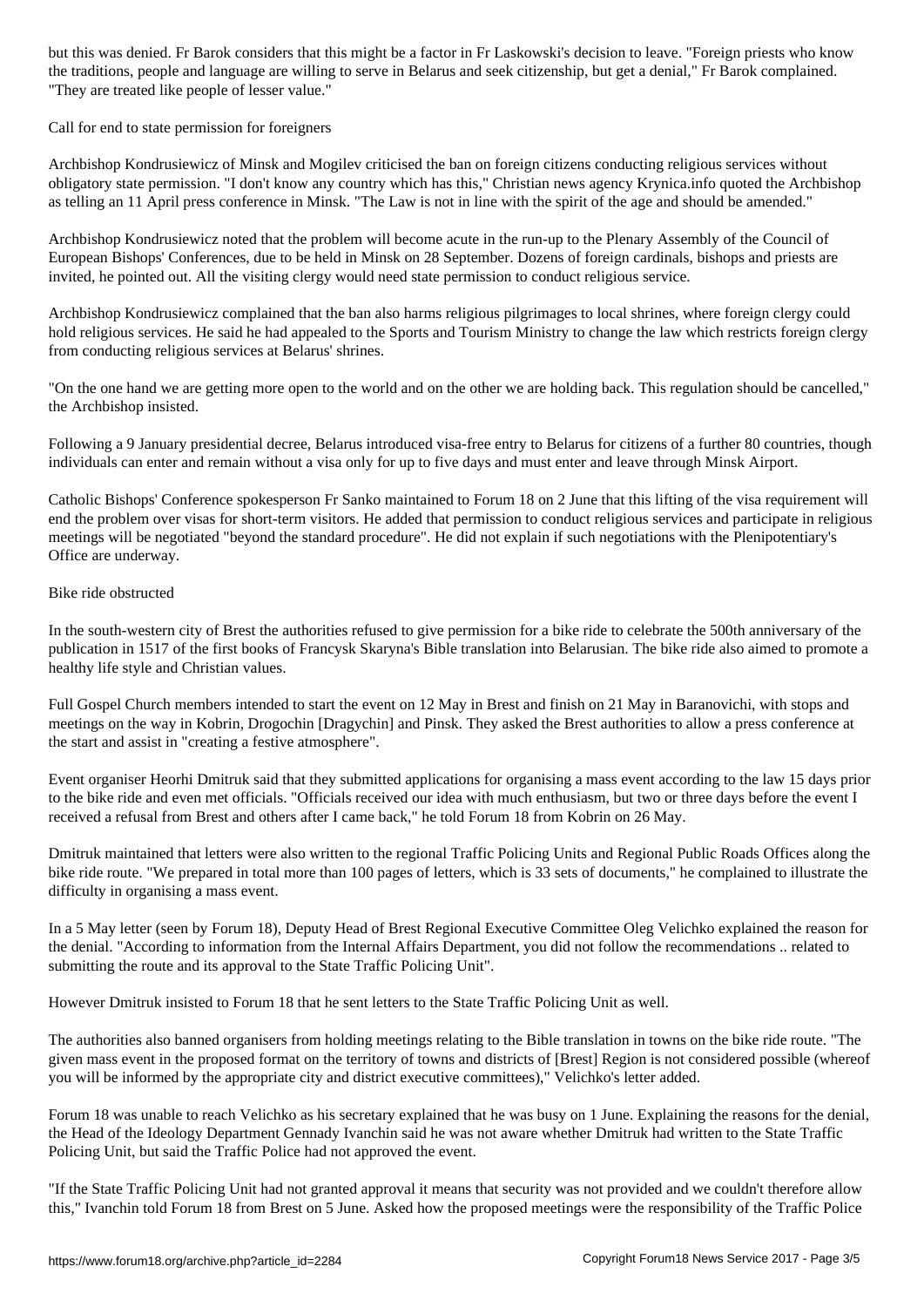The bike ride went ahead, but Dmitruk had to change the format and cancel the planned meetings. "No one can prohibit us from riding," he insisted to Forum 18. Participants instead held meetings in churches along the route.

Court bailiffs again visit Minsk church

In an unexpected move, court bailiffs again tried to evict New Life Full Gospel Church in Minsk from the building it has used for more than 14 years. On 26 April court bailiffs together with the police ordered the church to vacate the building, citing a 2009 court order. Church members refused to obey, forcing the officials to leave empty-handed.

Church administrator Vitaly Antonchikov told Forum 18 from Minsk on 4 May that they were advised to negotiate with the authorities and the first contact has been made.

Antonchikov highlighted that the situation is different now and "the authorities realised that they are hostages of circumstances". He explained that when the building was purchased it had the status of a cow shed, which it still officially maintains. The authorities refused to redesignate the building as a religious building and now they have to pay taxes for the land.

The head of Housing Repairs and Utilities Association of Minsk's Moscow District, Svetlana Yaloshko, confirmed that the church building is officially recorded as its property and they are now liable for considerable taxes on it.

"There's no way to solve this issue other than through court action, as we are also under pressure with the building as a cow-shed on our balance sheet," Yaloshko complained to Forum 18 on 4 May. She refused to identify to Forum 18 who is putting pressure on her. "If you have questions please make an official enquiry."

Asked if any steps had been taken to resolve the conflict, the head of the Religious Department at Minsk City Executive Committee Alla Martynova said that she is not entitled to discuss her superior's issues. But she insisted to Forum 18 on 22 May that "our doors are always open for this religious community".

Forum 18 was unable to reach the Deputy Head of Minsk City Executive Committee, Igor Yurkevich. His secretary told Forum 18 that he was on a business trip.

For more than 14 years, members of New Life Full Gospel Church repelled numerous attacks of local authorities demanding to hand over the building. The last eviction order for New Life was received in June 2013 but was quickly suspended – but not cancelled (see F18News 14 June 2013 http://www.forum18.org/archive.php?article\_id=1847).

Church members have no intention of leaving their building and are cooperating with the local authorities seeking a legal way to settle the property conflict. "We just want to pray to our Lord, that's all," Antonchikov told Forum 18. He seemed cautious about discussing the situation, anxious that media attention might jeopardise cooperation with the authorities. (END)

For a personal commentary by Antoni Bokun, Pastor of a Pentecostal Church in Minsk, on Belarusian citizens' struggle to reclaim their history as a land of religious freedom, see F18News 22 May 2008 http://www.forum18.org/Archive.php?article\_id=1131.

For more background information see Forum 18's Belarus religious freedom survey at http://www.forum18.org/Archive.php?article\_id=1997.

Full reports on freedom of thought, conscience and belief in Belarus can be found at http://www.forum18.org/Archive.php?query=&religion=all&country=16.

A compilation of Organisation for Security and Co-operation in Europe (OSCE) freedom of religion or belief commitments can be found at http://www.forum18.org/Archive.php?article\_id=1351.

Follow us on Twitter @Forum\_18 (http://twitter.com/forum\_18)

Follow us on Facebook @Forum18NewsService (http://www.facebook.com/Forum18NewsService)

All Forum 18 text may be referred to, quoted from, or republished in full, if Forum 18 is credited as the source.

All photographs that are not Forum 18's copyright are attributed to the copyright owner. If you reuse any photographs from Forum 18's website, you must seek permission for any reuse from the copyright owner or abide by the copyright terms the copyright owner has chosen.

© Forum 18 News Service. All rights reserved. ISSN 1504-2855.